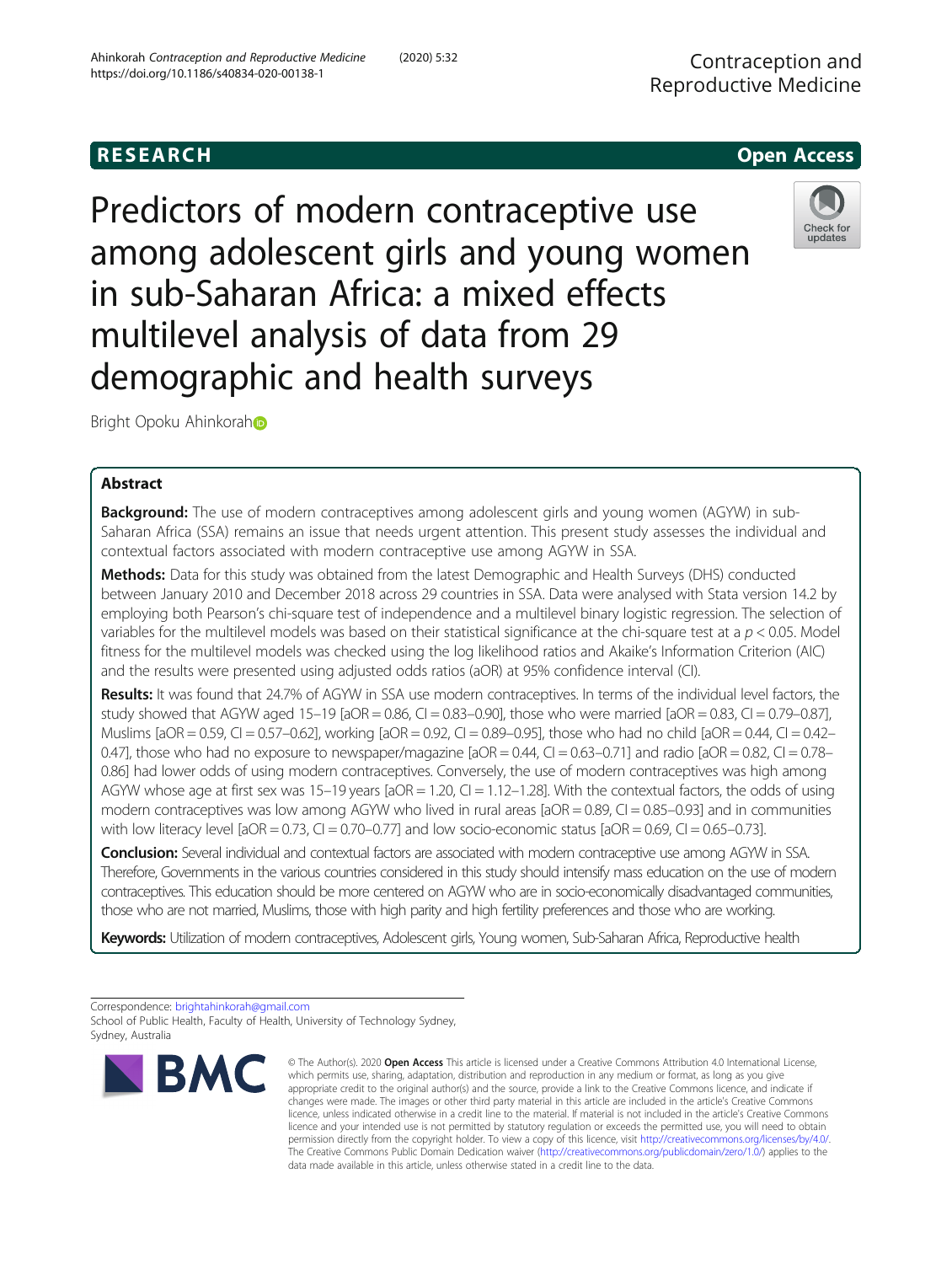# Background

The sexual and reproductive health (SRH) of adolescent girls and young women (AGYW) aged 15–24 forms a key component of the global burden of sexual ill health [[1\]](#page-10-0). This is because neglecting SRH of AGYW has detrimental effect on their transition to adulthood [[2\]](#page-10-0). The SRH of AGYW has become critical because it has been estimated that 16 million girls aged 15–19 give birth each year, and this constitutes about 11% of all births worldwide and 95% of these births occur in low-and middle-income countries (LMICs), including sub-Saharan Africa (SSA) [\[3\]](#page-10-0). Other studies have indicated that most of these births result from unintended pregnancies and in SSA, 44% of these unintended pregnancies occur among AGYW [\[4,](#page-10-0) [5](#page-10-0)]. This unquestionably accounts for the high unsafe abortion rates among AGYW in SSA [\[6](#page-10-0)]. Apart from these SRH challenges, AGYW in SSA also face risk of exposure to HIV and other sexually transmitted infections (STIs) [\[1](#page-10-0)].

As part of efforts to deal with the SRH challenges of AGYW, the United Nations in 2015 developed the Sustainable Development Goals and Goal 3.7 focuses on ensuring universal access to sexual and reproductive health-care services, including family planning, information and education, and the integration of reproductive health into national strategies and programmes by 2030 [\[7\]](#page-10-0). The achievement of this Goal, especially for AGYW who often go through a lot of SRH challenges depends on the access, consistent and effective use of modern contraceptives [\[8,](#page-10-0) [9](#page-10-0)].

However, studies have indicated that the use of modern contraceptives among AGYW in SSA remains an issue that needs urgent attention  $[10-12]$  $[10-12]$  $[10-12]$  $[10-12]$  $[10-12]$ . Globally, it is estimated that over 220 million women in LMICs have an unmet need for contraception [[13](#page-10-0)]. Although the prevalence of unmet need for contraception among AGYW in SSA is unknown, approximately 25% of women in the subregion (i.e. about 47 million) have unmet need for contraception  $[14]$ , with a majority of them being AGYW [\[15](#page-10-0)–[17\]](#page-10-0).

Theoretically, the use of modern contraceptives among AGYW can be understood within the theoretical underpinning of the Health Belief Model which provides explanations to the likelihood of using modern contraceptives among AGYW from the point of perceived risks [[18\]](#page-10-0). In this regard, AGYW who consider themselves as being at risk of unintended pregnancies and STIs may be more likely to use modern contraceptives compared to those who consider themselves not to be at risk. In the absence of risk perception, studies have shown that despite the desire of AGYW to use contraceptives, a majority of them have challenges with access to contraceptive services [\[15](#page-10-0)–[17\]](#page-10-0). These challenges can be understood within the context of Anderson and Newmans' Health Care Utilisation Model which proposes that the use of a service, which includes modern contraceptives is influenced by predisposing factors such as demographics, health beliefs and social structures; enabling factors which include the availability of health personnel and facilities, waiting time and health insurance subscription and need for care factors which focuses on factors which are people's perception and evaluation of their health that serve as motivation to use a service [\[19\]](#page-10-0).

Based on these theoretical underpinnings, it can be affirmedthat individual and contextual factors play a key role in the use of modern contraceptives among AGYW. However, studies on modern contraceptives use among AGYW in SSA have often focused on individual level factors such as age, marital status, religion, ethnicity, level of education, wealth status and occupation [[17](#page-10-0), [20](#page-10-0)–[23](#page-10-0)]. Apart from their focus on individual level factors, most of these studies examined the predictors of contraceptive use (which includes traditional methods) instead of looking at modern contraceptives which have been considered the most effective of all contraceptive methods [\[24](#page-10-0)–[26\]](#page-10-0). Again, studies on predictors of contraceptives among AGYW in SSA have been done in specific countries like Congo [[20](#page-10-0)], Ghana [[23](#page-10-0)] Malawi [\[21\]](#page-10-0), South Africa [\[17\]](#page-10-0) and Tanzania [[22](#page-10-0)]. Although a recent study explored the predictors of modern contraceptive use among young women in LMICs, which included countries in SSA, the major focus of the authors was on community level factors that influence modern contraceptive use [\[27](#page-10-0)]. One of the gaps in this study which the current study seeks to fill is the lack of understanding of the interaction between individual and contextual-level factors in influencing the use of modern contraceptives of among AGYW. Again, Mutumba, Wekesa [\[27\]](#page-10-0) used data from the 2008 to 2016 Demographic and Health Surveys (DHS). However, the current study considers current DHS data from 2010 and 2018 since variations in contraceptive accessibility and usage may have happened in the last few years. Using a multilevel modelling approach, this present study assesses the individual and contextual factors associated with modern contraceptive use among AGYW in SSA. Findings from this study will help to formulate useful interventions and strategies in addressing the use of modern contraceptive among AGYW in the sub-region.

#### Methods

#### Data source

Data for this study was obtained from the latest DHS conducted between January 2010 and December 2018 across 29 countries in SSA. The survey was designed to collect and provide data on various demographic indicators such as contraceptive use [[28\]](#page-10-0). The details of the methodology employed in the DHS are documented by Corsi, Neuman [[29](#page-10-0)]. In this study, only AGYW (15–24 years) who had ever had sex and had information on the use of contraceptives were considered  $(n = 91,083)$ .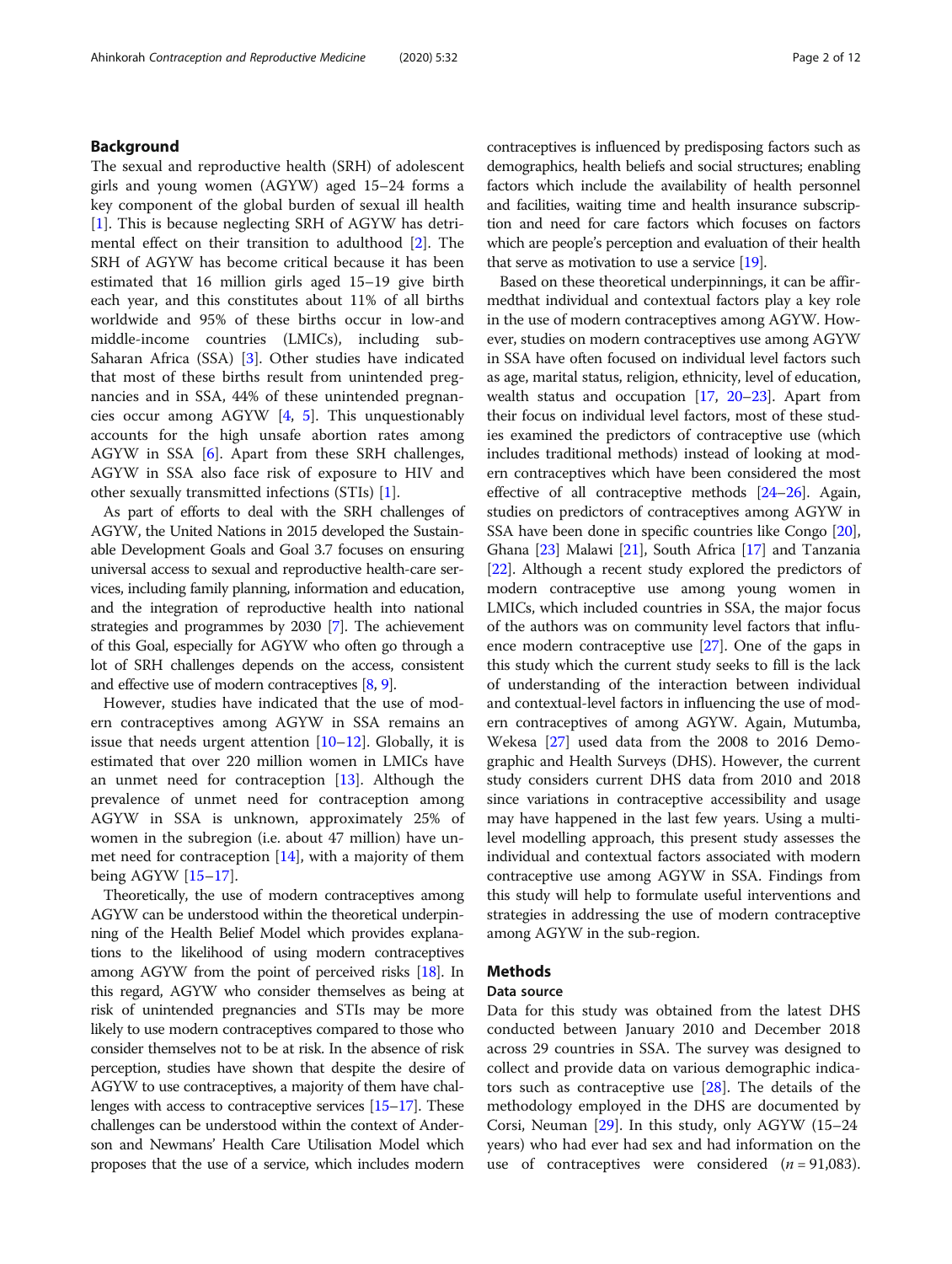| Country          | Survey year | Adolescent girls and young women | Sample (N) | Sample (%) |
|------------------|-------------|----------------------------------|------------|------------|
| 1. Angola        | $2015 - 16$ | 6423                             | 4822       | 5.3        |
| 2. Benin         | $2017 - 18$ | 6251                             | 4084       | 4.5        |
| 3. Burkina Faso  | 2010        | 6592                             | 4319       | 4.7        |
| 4. Burundi       | $2016 - 17$ | 7218                             | 2579       | 2.8        |
| 5. Cameroon      | 2011        | 6708                             | 4187       | 4.6        |
| 6. Chad          | $2014 - 15$ | 6884                             | 3374       | 3.7        |
| 7. Comoros       | 2012        | 2282                             | 683        | $0.8\,$    |
| 8. Congo         | $2011 - 12$ | 3963                             | 3235       | 3.6        |
| 9. Côte d'Ivoire | $2011 - 12$ | 3984                             | 2814       | 3.1        |
| 10. DR Congo     | $2013 - 14$ | 7661                             | 4953       | 5.4        |
| 11. Ethiopia     | 2016        | 6401                             | 2625       | 2.9        |
| 12. Gabon        | 2012        | 3407                             | 2487       | 2.7        |
| 13. Gambia       | 2013        | 4564                             | 1875       | 2.1        |
| 14. Ghana        | 2014        | 3327                             | 2046       | 2.3        |
| 15. Guinea       | 2018        | 4267                             | 2315       | 2.5        |
| 16. Kenya        | 2014        | 11,483                           | 3215       | 3.5        |
| 17. Lesotho      | 2014        | 2842                             | 589        | 0.7        |
| 18. Liberia      | 2013        | 3499                             | 2921       | 3.2        |
| 19. Malawi       | $2015 - 16$ | 10,369                           | 7382       | 8.1        |
| 20. Mali         | 2018        | 4116                             | 2649       | 2.9        |
| 21. Namibia      | 2013        | 3577                             | 2151       | 2.4        |
| 22. Nigeria      | 2018        | 15,267                           | 4740       | 5.2        |
| 23. Rwanda       | $2014 - 15$ | 5252                             | 2084       | 2.3        |
| 24. Senegal      | $2010 - 11$ | 6773                             | 2433       | 2.7        |
| 25. Sierra Leone | 2013        | 6739                             | 3059       | 3.4        |
| 26. Togo         | $2013 - 14$ | 3337                             | 2188       | 2.4        |
| 27. Uganda       | 2016        | 8058                             | 5303       | 5.8        |
| 28. Zambia       | 2018        | 5799                             | 3832       | 4.2        |
| 29. Zimbabwe     | 2015        | 3938                             | 2138       | 2.4        |

<span id="page-2-0"></span>Table 1 Detailed description of the countries, survey years and the sample used in this study

Table 1 gives detailed description of the countries, survey years and the sample used in this study. The datasets for the DHS are available at [http://dhsprogram.com/](http://dhsprogram.com/data/available-datasets.cfm) [data/available-datasets.cfm.](http://dhsprogram.com/data/available-datasets.cfm)

# Definition of variables Outcome variable

The outcome variable for the study was 'current modern contraceptive usage'. It was derived from the question, "Are you currently using any type of contraceptive"? Responses to this question were coded as "no method", "folkloric method", "traditional method" and "modern method". Details of the specific contraceptives under each of the methods have been described elsewhere [\[30](#page-10-0)]. The existing DHS variable excluded women who were pregnant and those who had never had sex. For the purpose of this study, AGYWwho were using modern methods were coded as '1' whiles those who were not using any methods, those using traditional methods and folkloric methods were recoded as '0' [\[31,](#page-10-0) [32\]](#page-10-0).

## Independent variables

Fifteen independent variables, grouped into individual and contextual level factors were considered in this study. These variables were not determined a priori; but were selected based on their theoretical relevance and practical significance with usage of modern contraceptives [\[26,](#page-10-0) [33](#page-10-0)–[35](#page-10-0)].

#### Individual level factors

The individual level factors were age, marital status, religion, employment status, age at first sex, parity, frequency of reading newspaper/magazine, listening to radio and watching television, desire for more children and ideal number of children. Age was coded as '15–19'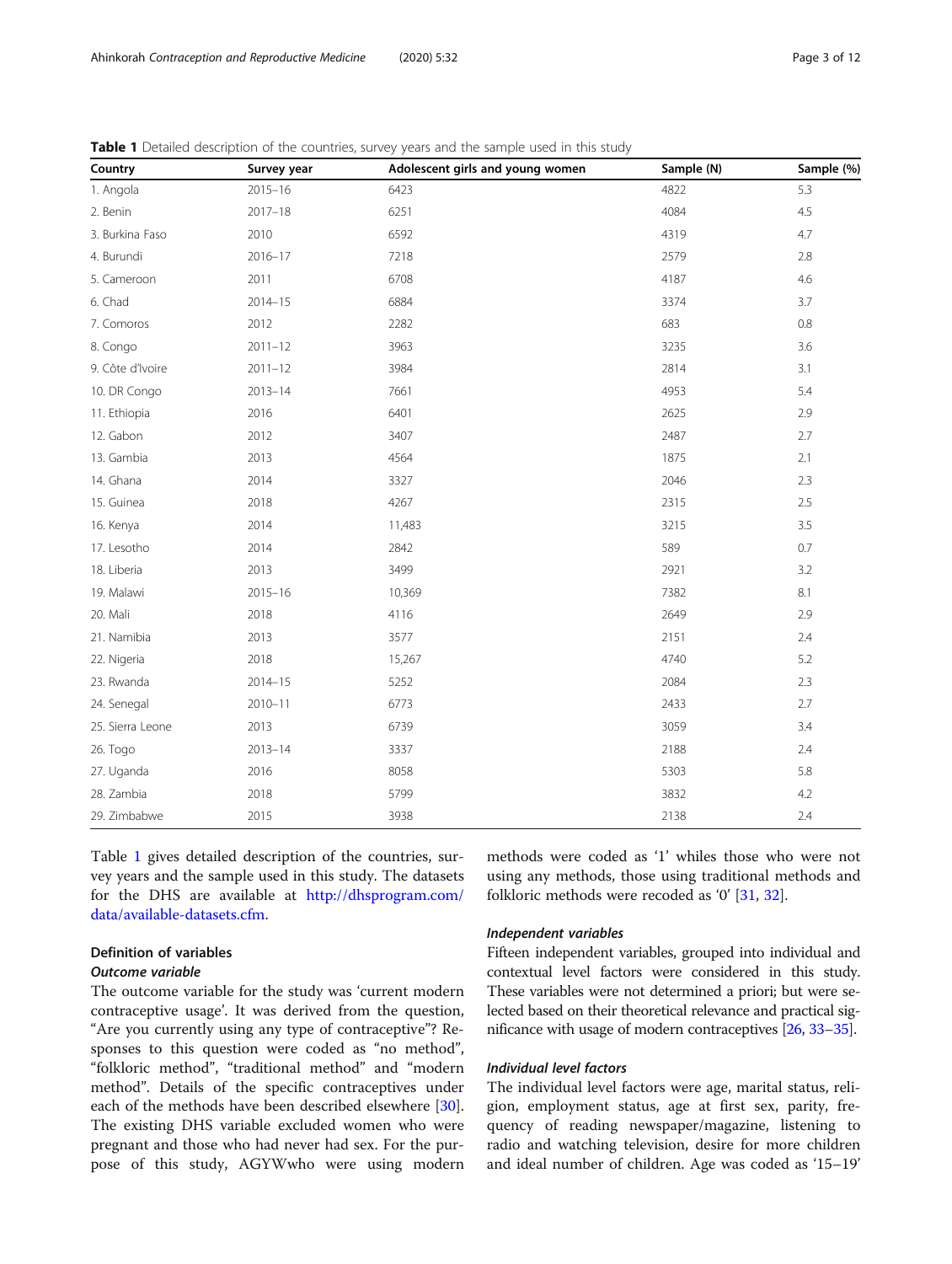and '20–24'. Marrital status was recoded into 'never married', 'married', 'cohabiting' and 'widowed/divorced/ separated'. Religion was recoded as 'Christianity', 'Islam' and 'other'. 'Working' and 'not working' were the categories for employment status. Age at first sex was recoded as 'less than 15 years' '15–19 years' and '20–24 years'. Parity was recoded as 'zero birth', 'one birth', 'two births', 'three births', and four or more births'. Frequency of reading newspaper/magazine, listening to radio and watching television were each coded as 'not at all' 'less than once a week' and 'at least once a week'. 'Desire for more children and idela number of children were derived from the questions, "do you desire to have a/another child?" and "what is the ideal number of children you want to have?". For this study, desire for more children was coded as "have another", "undecided" and "no more". Ideal number of children was also coded as "0– 3″, "4–5″ and 6+".

### Community level factors

Residence, community literacy level (proportion of women who can read and write), community socio-economic status (proportion of women in the richest household quintile) and community knowledge level of modern contraceptive (proportion of women with knowledge on modern contraceptives) were considered as contextual level factors. Residence was coded as 'urban' and 'rural'. Community literacy level, community socio-economic status and community knowledge level of modern contraceptives were each coded as 'low', 'middle' and 'high'.

#### Statistical analyses

The data were analysed with Stata version 14.2 for windows following a three-step analytical approach. The first approach involved the use of percentages to describe the prevalence of modern contraceptive use among AGYW in SSA. This was followed by the distribution of modern contraceptive use across the individual and contextual level factors. Statistical significance of the association between each of the factors and modern contraceptive use was measured using Pearson's chisquare test of independence  $[\chi^2]$  at a p-value of less than 0.05 (see Table [1](#page-2-0)). Finally, a two-level multilevel binary logistic regression analysis was carried out to examine the association between modern contraceptive use and the individual and contextual factors. The use of a multilevel binary logistic regression in this study was to cater for the different levels at which sampling was done for the DHS (individual, household and cluster levels). The two-level modelling in this study implies that women were nested within households and households were nested within clusters. Clusters were considered as random effects to cater for the unexplained variability at the contextual level [\[36](#page-10-0)]. Only variables that showed statistically significant associations with modern contraceptive utilization at the chi-square test were included in the multilevel binary logistic regression models.

In terms of the modelling, four models, comprising the empty model (model 0), model 1 model 2 and model 3 were fitted. Model 0 showed the variance in modern contraceptive use attributed to the clustering of the primary sampling units (PSUs) without the explanatory variables. Model 1 and model 2 contained the individual and contextual level factors respectively while model 3 contained all the individual and contextual level factors. The Stata command "melogit" was used in fitting these models. Model comparison was done using the log likelihood and Akaike's Information Criterion (AIC) tests. The lowest AIC (90,917.38) and highest log likelihood (−45, 426.69) were used to determine the best fit model (see Table [2](#page-4-0)). Odds ratio and associated 95% confidence intervals (CIs) were presented for all the models apart from model 0 (see Table [2](#page-4-0)). To check for high correlation among the explanatory variables, a test for multicollinearity was carried out using the variance inflation factor (VIF) and the results showed no evidence of high collinearity (Mean VIF = 1.35, Maximum VIF = 1.86, and Minimum VIF = 1.06). Sample weight (v005/1,000,000) and SVY command were used to correct for over and undersampling and the complex survey design and generalizability of the findings respectively. The findings were presented using the Strengthening Reporting of Observational studies in Epidemiology (STROBE) reporting guidelines [\[37](#page-10-0)].

### Ethical approval

Ethical clearance were obtained from the Ethics Committee of ORC Macro Inc. as well as Ethics Boards of partner organisations of the various countries such as the Ministries of Health. The DHS follows the standards for ensuring the protection of respondents' privacy. Inner City Fund (ICF) International ensured that the survey complies with the U.S. Department of Health and Human Services regulations for the respect of human subjects. This was a secondary analyses of data and therefore no further approval was required since the data is available in the public domain. Further information about the DHS data usage and ethical standards are available at <http://goo.gl/ny8T6X>.

#### Results

Figure [1](#page-5-0) displays the results on the prevalence of modern contraceptive use among AGYW in SSA. It was found that 24.7% of AGYW in the 29 countries in SSA considered in this study use modern contraception. Lesotho recorded the highest prevalence of modern contraceptive use among AGYW (59.2%) while Chad had the lowest prevalence of 5.1%.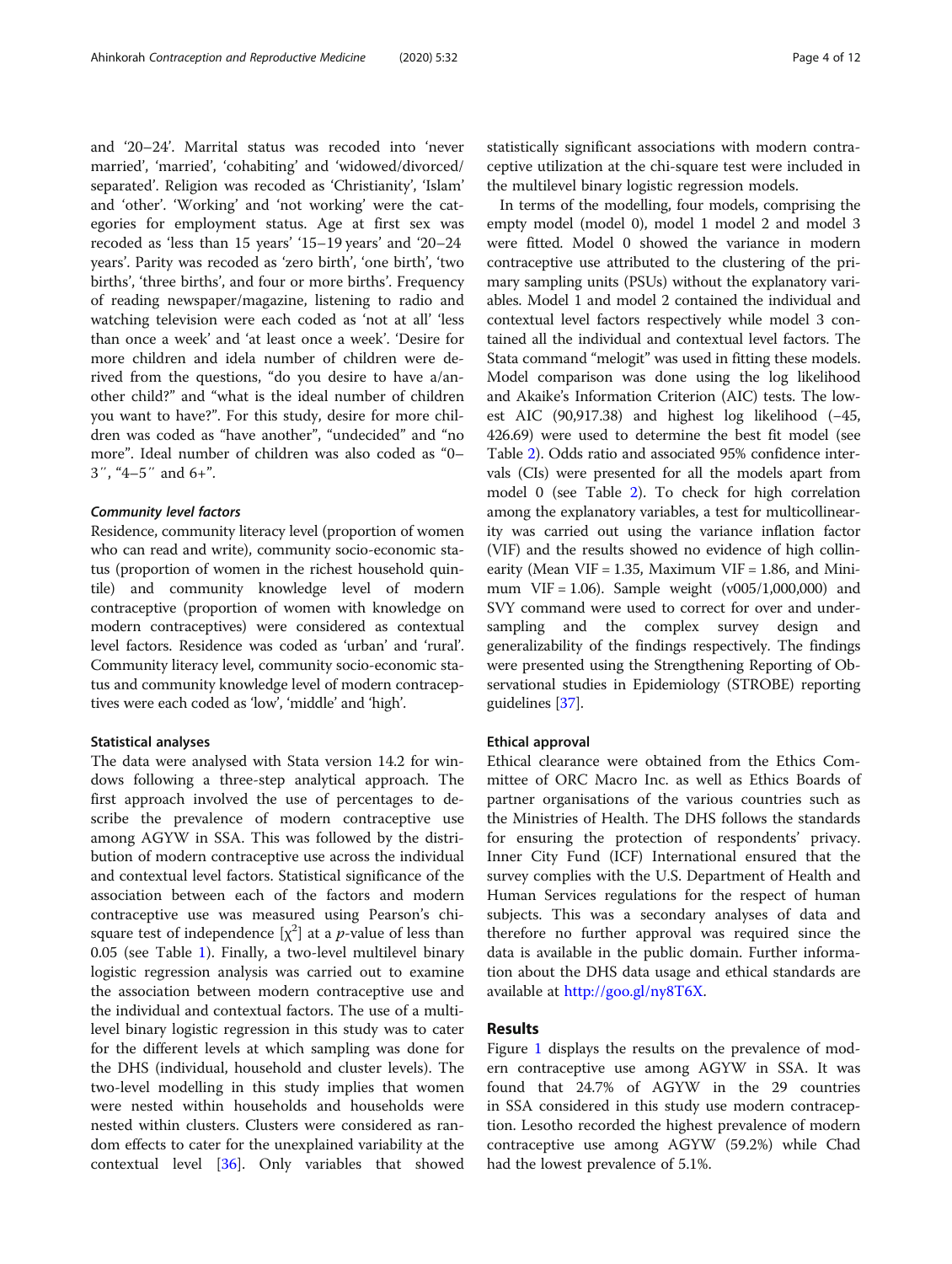<span id="page-4-0"></span>Table 2 Distribution of modern contraceptive use across individual and contextual factors of adolescent girls and young women in sub-Saharan Africa

| <b>Variables</b>                        | <b>Weighted N</b> | Weighted % | Modern contraceptive use | χ2 (p-value)        |
|-----------------------------------------|-------------------|------------|--------------------------|---------------------|
| Age                                     |                   |            |                          | 365.7 (< 0.001)     |
| $15 - 19$                               | 33,197            | 36.4       | 21.1                     |                     |
| $20 - 24$                               | 57,886            | 63.6       | 26.8                     |                     |
| Marital status                          |                   |            |                          | 476.9 $(< 0.001)$   |
| Never married                           | 33,359            | 36.6       | 28.5                     |                     |
| Married                                 | 38,564            | 42.3       | 21.3                     |                     |
| Cohabiting                              | 14,012            | 15.4       | 24.6                     |                     |
| Widowed/divorced/separated              | 5148              | 5.7        | 25.7                     |                     |
| Religion                                |                   |            |                          | 8.2 (< 0.001)       |
| Christianity                            | 60,928            | 66.9       | 29.1                     |                     |
| Islam                                   | 25,992            | 28.5       | 15.0                     |                     |
| Other                                   | 4162              | 4.6        | 20.5                     |                     |
| <b>Employment status</b>                |                   |            |                          | 45.3 $(< 0.001)$    |
| Not working                             | 37,956            | 41.7       | 26.2                     |                     |
| Working                                 | 53,127            | 58.3       | 23.6                     |                     |
| Age at first sex                        |                   |            |                          | 281.8 (< 0.001)     |
| Less than 15 years                      | 19,252            | 21.1       | 20.1                     |                     |
| $15-19$ years                           | 65,236            | 71.6       | 25.9                     |                     |
| 20-24 years                             | 6595              | 7.2        | 26.2                     |                     |
| Parity                                  |                   |            |                          | 371.0 (< 0.001)     |
| No birth                                | 33,799            | 37.1       | 22.3                     |                     |
| One birth                               | 31,748            | 34.9       | 27.0                     |                     |
| Two births                              | 16,884            | 18.5       | 27.6                     |                     |
| Three births                            | 6577              | 7.2        | 21.7                     |                     |
| Four or more births                     | 2074              | 2.3        | 14.7                     |                     |
| Frequency of reading newspaper/magazine |                   |            |                          | $7.9$ ( $< 0.001$ ) |
| Not at all                              | 70,291            | 77.2       | 21.4                     |                     |
| Less than once a week                   | 10,880            | 12.0       | 35.4                     |                     |
| At least once a week                    | 9912              | 10.9       | 36.5                     |                     |
| Frequency of listening to radio         |                   |            |                          | 698.1 $(< 0.001)$   |
| Not at all                              | 36,24             | 40.1       | 20.5                     |                     |
| Less than once a week                   | 17,828            | 19.6       | 26.0                     |                     |
| At least once a week                    | 36,731            | 40.3       | 28.3                     |                     |
| Frequency of watching television        |                   |            |                          | 640.2 (< 0.001)     |
| Not at all                              | 48,953            | 53.8       | 21.6                     |                     |
| Less than once a week                   | 11,640            | 12.8       | 25.9                     |                     |
| At least once a week                    | 30,490            | 33.5       | 29.3                     |                     |
| Desire for more children                |                   |            |                          | 263.2 (< 0.001)     |
| Have another                            | 81,348            | 89.3       | 24.4                     |                     |
| Undecided                               | 3668              | 4.0        | 20.1                     |                     |
| No more                                 | 6067              | 6.7        | 31.7                     |                     |
| Ideal number of children                |                   |            |                          | 12.5 (< 0.001)      |
| $0 - 3$                                 | 28,448            | 31.2       | 33.7                     |                     |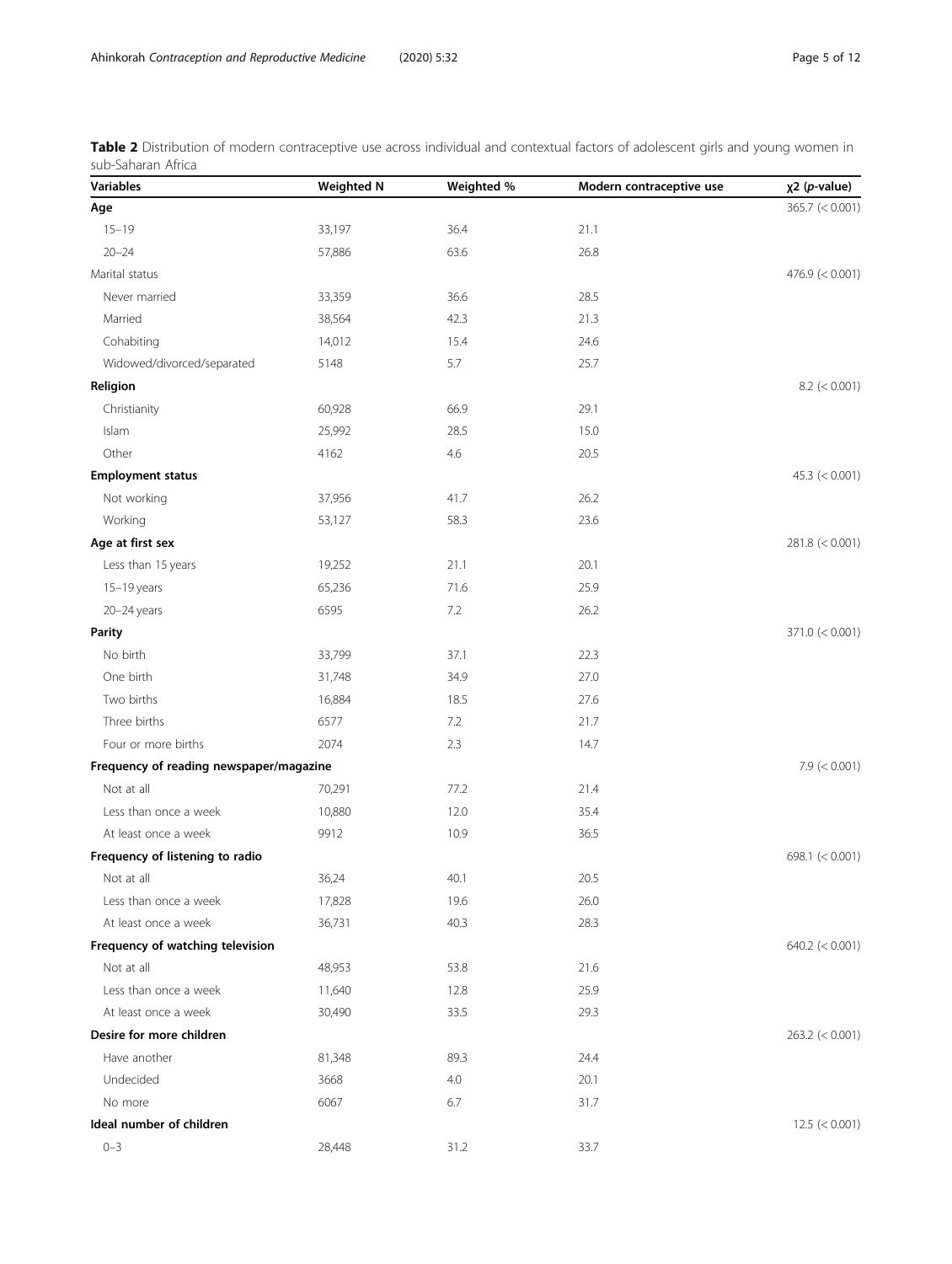<span id="page-5-0"></span>Table 2 Distribution of modern contraceptive use across individual and contextual factors of adolescent girls and young women in sub-Saharan Africa (Continued)

| <b>Variables</b>                     | <b>Weighted N</b> | Weighted % | Modern contraceptive use | $x^2$ ( <i>p</i> -value) |
|--------------------------------------|-------------------|------------|--------------------------|--------------------------|
| $4 - 5$                              | 41,582            | 45.7       | 25.6                     |                          |
| $6+$                                 | 21,052            | 23.1       | 10.8                     |                          |
| Place of residence                   |                   |            |                          | $969.0 \le 0.001$        |
| Urban                                | 37,290            | 40.9       | 30.0                     |                          |
| Rural                                | 53,793            | 59.1       | 21.0                     |                          |
| Community literacy level             |                   |            |                          | $3.3 \leq 0.001$         |
| Low                                  | 29,156            | 32.0       | 18.1                     |                          |
| Moderate                             | 33,323            | 36.6       | 27.0                     |                          |
| High                                 | 28,603            | 31.4       | 28.8                     |                          |
| Community socio-economic status      |                   |            |                          | 7.3 (< 0.001)            |
| Low                                  | 50,072            | 55.0       | 19.9                     |                          |
| Moderate                             | 7563              | 8.3        | 30.7                     |                          |
| High                                 | 33,448            | 36.7       | 30.5                     |                          |
| Community knowledge of modern method |                   |            |                          |                          |
| Low                                  | 72,827            | 78.0       | 27.1                     |                          |
| Moderate                             | 16,786            | 18.4       | 15.6                     |                          |
| High                                 | 1470              | 1.6        | 9.5                      |                          |

Source: Demographic and Health Surveys

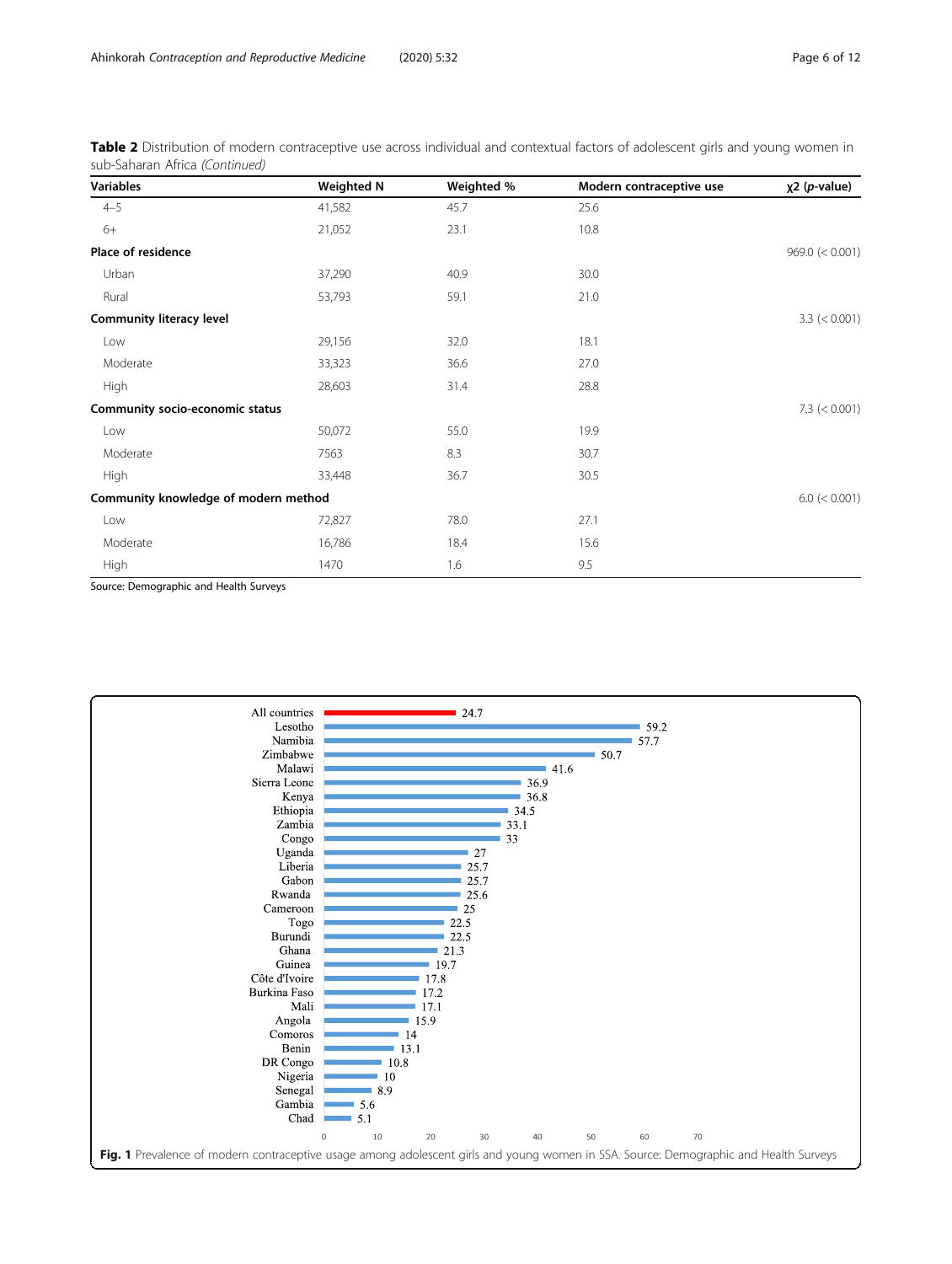# Distribution of modern contraceptive use across the individual and contextual level factors

Table [2](#page-4-0) shows results on the distribution of modern contraceptive use across the individual and contextual level factors of AGYW in SSA. The results indicate that the use of modern contraceptives was high among AGYW aged 20–24 (26.8%), those who had never married (28.5%), Christians (29.1%), those who were not working (26.2%), those who had their first sex between 20 and 24 years (26.2%), those with two births (27.6%) and those who read newspaper/magazine, listened to radio or watched television at least once a week. A greater proportion of AGYW also used modern contraceptives if they desired to have no more children (31.7%), had 0–3 as their ideal number of children (33.7%), lived in urban areas (30%), lived in communities with high literacy (28.8%), moderate socio-economic status (30.7%) and low knowledge of modern methods (27.1%). The chisquare test results also revealed all the individual and contextual factors had statistically significant associations with modern contraceptive usage.

# Association between individual and contextual level factors and modern contraceptive use among AGYW in SSA

In terms of the individual level factors, the study showed that AGYW aged 15–19 were less likely to use modern contraceptives  $[aOR = 0.86, CI = 0.83-0.90]$  compared with those aged 20–24. AGYW who were either married  $[aOR = 0.83, CI = 0.79 - 0.87],$  cohabiting  $[aOR = 0.69,$  $CI = 0.66 - 0.73$ , or widowed/divorced/separated [aOR = 0.77,  $CI = 0.72 - 0.83$ ] had lower odds of using modern contraceptives, compared with those who had never married. The likelihood of modern contraceptive use was also low among Muslims  $[aOR = 0.59, CI = 0.57-$ 0.62] and AGYW who belonged to 'other' religions  $[aOR = 0.68, CI = 0.62-0.74]$  compared to Christians. AGYW who were working  $[4OR = 0.92, CI = 0.89 - 0.95]$ , those who had no child  $[aOR = 0.44, CI = 0.42 - 0.47]$ , those who had no exposure to newspaper/magazine  $[aOR = 0.44, CI = 0.63 - 0.71]$  and radio  $[aOR = 0.82, CI =$ 0.78–0.86] had lower odds of using modern contraceptives. The likelihood of modern contraceptive use among AGYW reduced among those who were not decided on their desire for more children  $[aOR = 0.72, CI = 0.65-$ 0.80] and those whose ideal number of children was 6+  $[aOR = 0.38, CI = 0.35-0.40]$ . Conversely, the use of modern contraceptives was high among AGYW whose age at first sex was  $15-19$  years  $[aOR = 1.20, CI = 1.12-$ 1.28] compared to those whose first sex happened between the ages of 20–24. With the contextual factors, the odds of using modern contraceptives was low among AGYW who lived in rural areas  $[4]$ aOR = 0.89, CI = 0.85–

0.93], communities with low literacy level  $[aOR = 0.73,$  $CI = 0.70 - 0.77$ , low socio-economic status  $[aOR = 0.69,$  $CI = 0.65 - 0.73$ ] and high knowledge of modern contraceptives  $[4OR = 0.33, CI = 0.27 - 0.41]$  compared to those who lived in urban areas, communities with high literacy level, high socio-economic status and low knowledge on modern contraceptives (see Table [3\)](#page-7-0).

#### **Discussion**

This study assessed the individual and contextual level correlates of modern contraceptive use among AGYW in SSA. It was found that 24.7% of AGYW in SSA use modern contraceptives. Age, marital status, religion, employment status, parity, exposure to mass media, desire for more children, ideal number of children and age at first sex were identified as individual level predictors of modern contraceptive use among AGYW in SSA. In terms of the contextual level factors, place of residence, community literacy level, community socio-economic status and community knowledge of modern contraceptives had associations with the utilization of modern contraceptives among AGYW in SSA.

In this study, the use of modern contraceptives was low among AGYW in SSA. In line with this finding, Mutumba, Wekesa [[27\]](#page-10-0) also found a low prevalence of 17.8% of modern contraceptive use among young women in LMICs. AGYW in chad had the lowest prevalence of modern contraceptive use. In a recent study on contraceptive use among adolescents and adult women in LMICs, Li, Patton [[38\]](#page-10-0) identified Chad as one of the countries with a low contraceptive prevalence. AGYW in Chad are less likely to use modern contraceptives because in Chad, national guidelines authorized only doctors based in hospitals to provide modern contraceptives such as IUDs and implants. Again, few providers in the country have been given the training to provide contraceptive services. This often results in the lack of skills and confidence to deliver these services [[39](#page-10-0)]. The cost of modern contraceptive services has also been considered as a barrier to the use of modern contraceptives, especially among AGYW in Chad [\[39\]](#page-10-0).

This study showed that AGYW aged 15–19 were less likely to use modern contraceptives compared with those aged 20–24. This finding corroborates the findings obtained in previous studies [\[20](#page-10-0), [21](#page-10-0)]. The possible reason for this finding is that AGYW aged 20–24 are assumed to have a better understanding of the consequences of engaging in sexual acts without contraception compared to those aged 15–19 [\[21](#page-10-0)]. AGYW aged 15–19 may also have challenges accessing family planning services either because they have no knowledge on where to obtain contraception or cannot afford the services [[40,](#page-10-0) [41](#page-10-0)]. Relatedly, this study identified a high usage of modern contraceptives among AGYW who had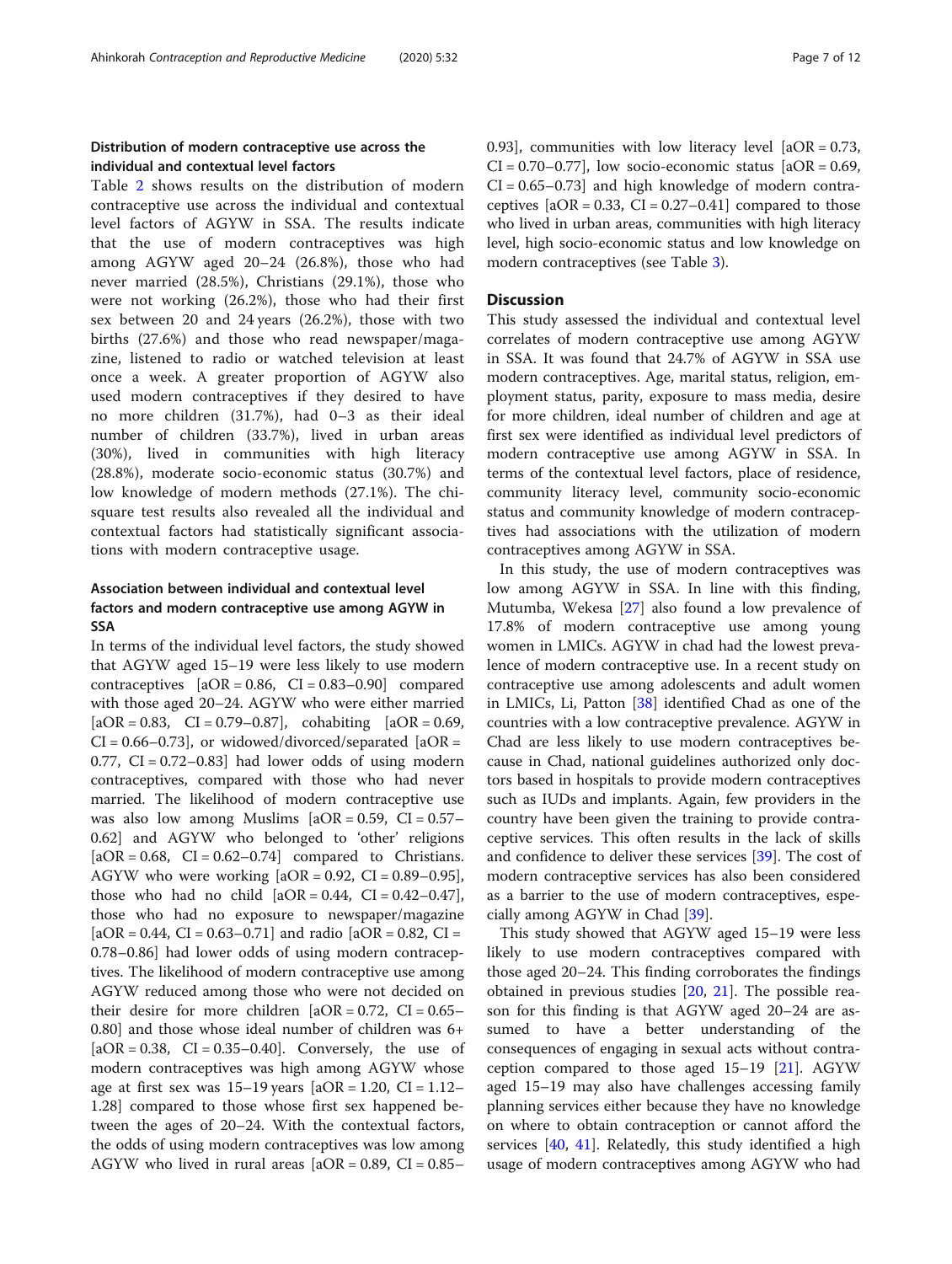<span id="page-7-0"></span>Table 3 Mixed effects results on individual and contextual factors associated with modern contraceptive use among adolescent girls and young women in sub-Saharan Africa

| gins and young women in sab sa<br><b>Variables</b> | Model 0<br>aOR[95%CI] | Model 1<br>aOR[95%CI]            | Model 2<br>aOR[95%CI] | Model 3<br>aOR[95%CI]           |
|----------------------------------------------------|-----------------------|----------------------------------|-----------------------|---------------------------------|
| Age                                                |                       |                                  |                       |                                 |
| $15 - 19$                                          |                       | $0.82***$ (0.79-0.86)            |                       | $0.86***$ (0.83-0.90)           |
| $20 - 24$                                          |                       | $\mathbf{1}$                     |                       | 1                               |
| <b>Marital status</b>                              |                       |                                  |                       |                                 |
| Not married                                        |                       | $\mathbf{1}$                     |                       | 1                               |
| Married                                            |                       | $0.80^{***}$ (0.76-0.83)         |                       | $0.83***$ (0.79-0.87)           |
| Cohabiting                                         |                       | $0.68***$ (0.65-0.72)            |                       | $0.69***$ (0.66-0.73)           |
| Widowed/separated/divorced                         |                       | $0.78***$ (0.72-0.84)            |                       | $0.77***$ (0.72-0.83)           |
| Religion                                           |                       |                                  |                       |                                 |
| Christianity                                       |                       | -1                               |                       | 1                               |
| Islam                                              |                       | $0.58***$ (0.55-0.60)            |                       | $0.59***$ (0.57-0.62)           |
| Other                                              |                       | $0.69***$ $(0.63-0.75)$          |                       | $0.68$ *** (0.62-0.74)          |
| <b>Employment status</b>                           |                       |                                  |                       |                                 |
| Not working                                        |                       |                                  |                       |                                 |
| Working                                            |                       | $0.89***$ (0.86-0.92)            |                       | $0.92***$ (0.89-0.95)           |
| Age at first sex                                   |                       |                                  |                       |                                 |
| Less than 15 years                                 |                       | $0.99(0.91 - 1.06)$              |                       | $1.03(0.95 - 1.11)$             |
| $15-19$ years                                      |                       | $1.18***$ (1.11-1.26)            |                       | $1.20***$ (1.12-1.28)           |
| 20-24 years                                        |                       | 1                                |                       | $\mathbf{1}$                    |
| Parity                                             |                       |                                  |                       |                                 |
| Zero birth                                         |                       | $0.48***$ (0.45-0.50)            |                       | $0.44***$ (0.42-0.47)           |
| One birth                                          |                       | $0.78***$ (0.75-0.82)            |                       | $0.76***$ (0.72-0.80)           |
| Two births                                         |                       |                                  |                       | $\mathbf{1}$                    |
| Three births                                       |                       | $0.92^*$ (0.85-0.98)             |                       | $0.94(0.87 - 1.01)$             |
| Four or more births                                |                       | $0.85$ <sup>**</sup> (0.75-0.96) |                       | $0.88$ $(0.77-1.00)$            |
| Frequency of reading newspaper/magazine            |                       |                                  |                       |                                 |
| Not at all                                         |                       | $0.65***$ (0.61-1.82)            |                       | $0.67***$ $(0.63-0.71)$         |
| Less than once a week                              |                       | 1.02 (0.96-1.08)                 |                       | $0.98(0.91 - 1.04)$             |
| At least once a week                               |                       | $\mathbf{1}$                     |                       | $\mathbf{1}$                    |
| Frequency of listening to radio                    |                       |                                  |                       |                                 |
| Not at all                                         |                       | $0.80***$ (0.77-0.83)            |                       | $0.82***$ (0.78-0.86)           |
| Less than once a week                              |                       | $1.00(0.95 - 1.04)$              |                       | $0.99(0.95 - 1.04)$             |
| At least once a week                               |                       | -1                               |                       | $\mathbf{1}$                    |
| Frequency of watching television                   |                       |                                  |                       |                                 |
| Not at all                                         |                       | $0.85***$ (0.81-0.88)            |                       | $0.97(0.93 - 1.01)$             |
| Less than once a week                              |                       | $0.92$ <sup>**</sup> (0.88.0.97) |                       | $1.00(0.95 - 1.06)$             |
| At least once a week                               |                       | $\mathbf{1}$                     |                       | $\mathbf{1}$                    |
| Desire for more children                           |                       |                                  |                       |                                 |
| Have another                                       |                       | $1.10^{**}$ (1.03-1.17)          |                       | $1.08$ <sup>*</sup> (1.01-1.15) |
| Undecided                                          |                       | $0.70***$ (0.63-0.77)            |                       | $0.72***$ (0.65-0.80)           |
| No more                                            |                       | 1                                |                       | 1                               |
| Ideal number of children                           |                       |                                  |                       |                                 |
| $0 - 3$                                            |                       |                                  |                       | 1                               |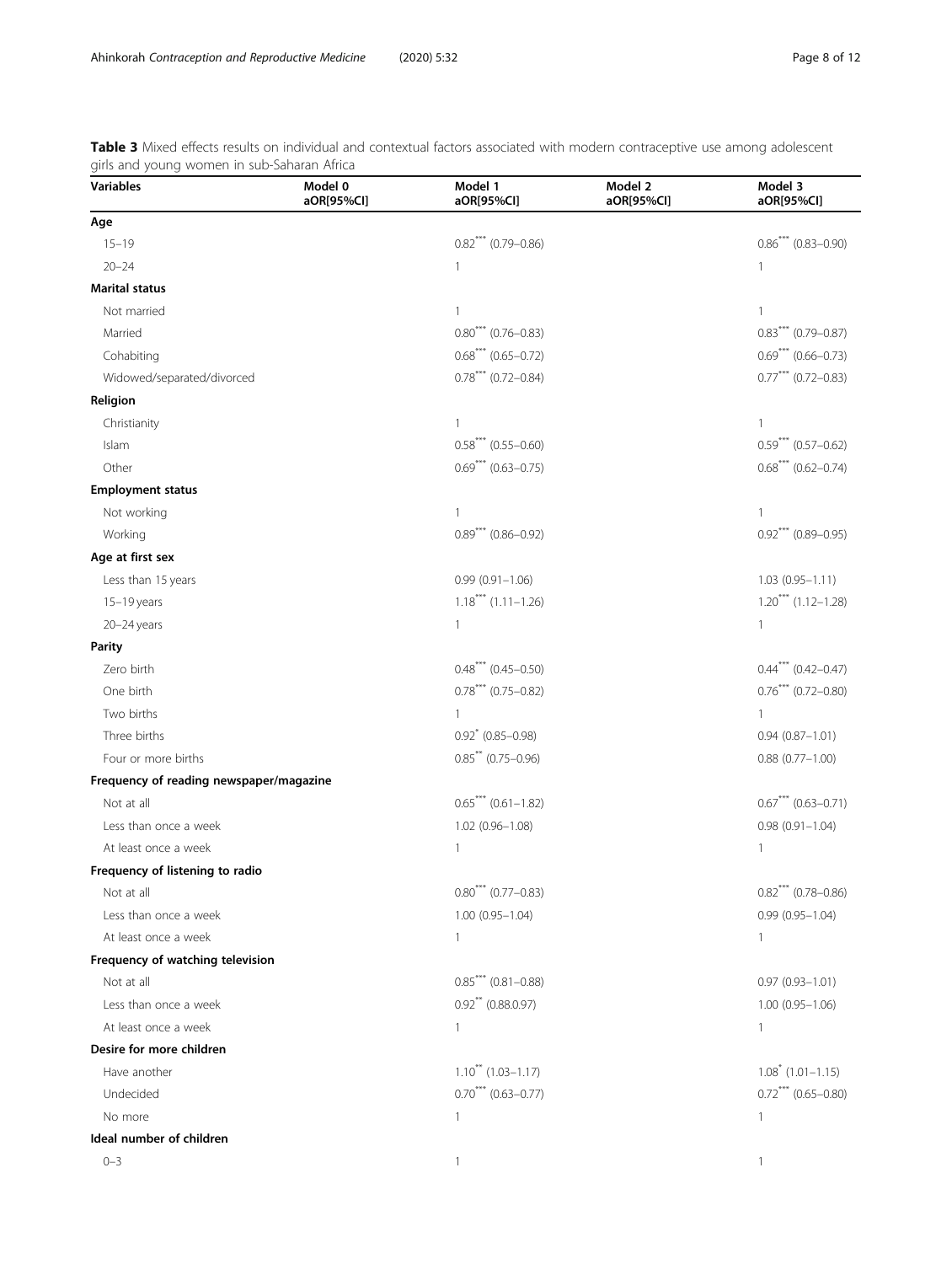Table 3 Mixed effects results on individual and contextual factors associated with modern contraceptive use among adolescent girls and young women in sub-Saharan Africa (Continued)

| <b>Variables</b>                     | Model 0<br>aOR[95%CI]      | Model 1<br>aOR[95%CI]      | Model 2<br>aOR[95%Cl]             | Model 3<br>aOR[95%Cl]           |
|--------------------------------------|----------------------------|----------------------------|-----------------------------------|---------------------------------|
| $4 - 5$                              |                            | $0.73***$ $(0.70-0.75)$    |                                   | $0.78***$ $(0.75-0.81)$         |
| $6+$                                 |                            | $0.31***$ (0.29-0.32)      |                                   | $0.38***$ (0.35-0.40)           |
| <b>Place of Residence</b>            |                            |                            |                                   |                                 |
| Urban                                |                            |                            |                                   |                                 |
| Rural                                |                            |                            | $0.83***$ (0.79-0.86)             | $0.89***$ (0.85-0.93)           |
| <b>Community literacy level</b>      |                            |                            |                                   |                                 |
| Low                                  |                            |                            | $0.63***$ (0.60-0.66)             | $0.73***$ (0.70-0.77)           |
| Moderate                             |                            |                            | $0.98(0.94 - 1.02)$               | $0.95$ <sup>*</sup> (0.92-0.99) |
| High                                 |                            |                            | 1                                 | -1                              |
| Community socio-economic status      |                            |                            |                                   |                                 |
| Low                                  |                            |                            | $0.66$ <sup>***</sup> (0.63-0.70) | $0.69***$ $(0.65-0.73)$         |
| Moderate                             |                            |                            |                                   |                                 |
| High                                 |                            |                            | $0.96(0.91 - 1.02)$               | $0.90***$ $(0.84-0.95)$         |
| Community knowledge of modern method |                            |                            |                                   |                                 |
| Low                                  |                            |                            |                                   |                                 |
| Moderate                             |                            |                            | $0.43***$ (0.40-0.44)             | $0.53***$ (0.51-0.56)           |
| High                                 |                            |                            | $0.24***$ (0.19-0.29)             | $0.33***$ (0.27-0.41)           |
| <b>Random effect result</b>          |                            |                            |                                   |                                 |
| PSU variance (95% CI)                | $0.03(0.02 - 0.04)$        | $0.02$ (0.01-0.03)         | $0.03$ $(0.01 - 0.04)$            | $0.02$ $(0.01 - 0.03)$          |
| ICC                                  | 0.008                      | 0.006                      | 0.007                             | 0.006                           |
| LR Test                              | $x2 = 91.46$ , $p < 0.001$ | $x2 = 47.41$ , $p < 0.001$ | $\chi$ 2 = 68.69, p < 0.001       | $x2 = 45.92$ , $p < 0.001$      |
| Wald chi-square                      | Reference                  | 6019.62***                 | 3323.50***                        | 7015.95***                      |
| <b>Model fitness</b>                 |                            |                            |                                   |                                 |
| Log-likelihood                       | $-49,667.17$               | $-46,122.51$               | $-47,848.36$                      | $-45,426.69$                    |
| <b>AIC</b>                           | 99,338.16                  | 92,295.02                  | 95,714.72                         | 90,917.38                       |
| $\mathsf{N}$                         | 91,083                     | 91,083                     | 91,083                            | 91,083                          |

Source: Demographic and Health Surveys

1 Reference category, PSU Primary Sampling Unit, ICC Intra-Class Correlation, LR Test Likelihood ratio Test, AIC Akaike's Information Criterion

 $p < 0.05$ ,  $p < 0.01$ ,  $p < 0.001$ 

their first sex between the ages of 15–19 and those who had never married. The possible reason for these findings is the link between marital status and modern contraceptive use. Studies have explained that AGYW who have never married are more likely to use modern contraceptives to prevent unintended pregnancies [[42](#page-10-0), [43](#page-10-0)] while those who are married are confronted with pressure to have a child soon after marriage which expose them to pregnancy even if they had the intention to delay pregnancy [\[44\]](#page-11-0). This is true, especially among those whose age at first sex occurs below 20 years as this is more likely to occur outside wedlock [\[45,](#page-11-0) [46\]](#page-11-0). The findings are also in line with the theoretical underpinning of the Health Belief Model which explains that AGYW who consider themselves as being at risk of unintended pregnancies and STIs may be more likely to use modern contraceptives compared to those who consider themselves not to be at risk [\[18\]](#page-10-0).

Muslim AGYW and those who belonged to 'other' religions were less likely to use modern contraceptives compared to Christians. This finding is supported by the findings of other studies  $[47-49]$  $[47-49]$  $[47-49]$  $[47-49]$  $[47-49]$ . This may be attributed to differences in religious teachings regarding the use of contraceptives for fertility control [\[47](#page-11-0)]. As found in this study, in religions where high parity is desired and fertility preferences are high, there is low likelihood of the use of modern contraceptives. Specifically for Muslim AGYW, a study by Abdi, Okal [[50\]](#page-11-0) in two Muslim communities in Kenya showed that Muslim women tend to have high desire for more children due to the belief that children are a blessing from God. Thus, to receive more of the blessings God has in stock for them in the form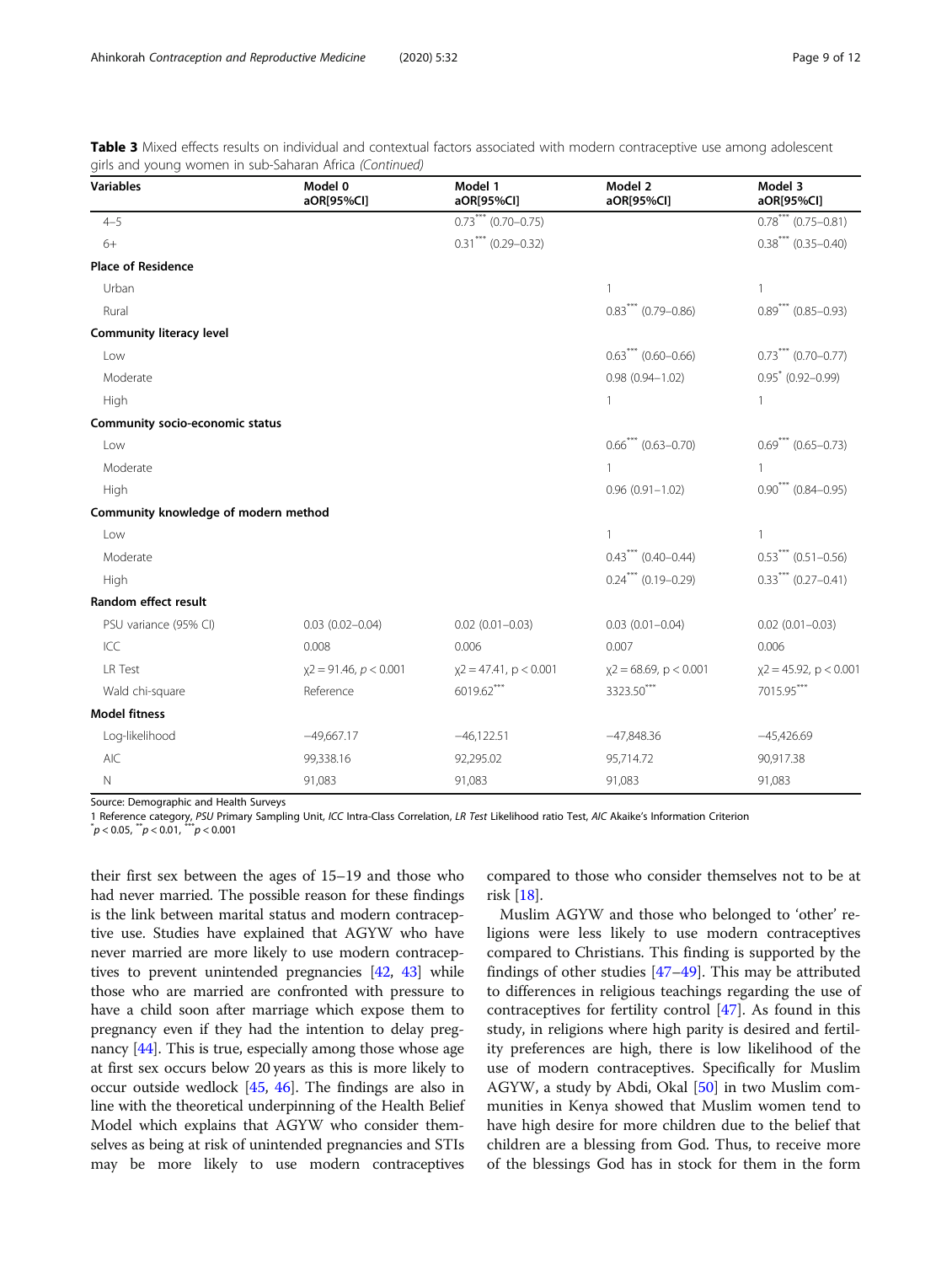of children, they will be less likely to use modern contraceptives. This finding could be true especially when previous studies have found high prevalence of child marriage among Muslims and other religious adherents compared to Christians [[51,](#page-11-0) [52](#page-11-0)]. Despite this finding, there is the need for future qualitative research to explore further on why Christian AGYW are more likely to use modern contraceptives compared to Muslims and AGYW who belong to 'other' religion. In the meantime, there is the need to formulate and disseminate particular culturally appropriate messages targeting sexually active AGYW on the importance of modern contraceptive use in line with their religious beliefs and practices.

In this study, AGYW who lived in socio-economically disadvantaged communities (rural areas, communities with low literacy level and low socio-economic status) were less likely to use modern contraceptives compared to those who lived in socio-economically advantaged communities. This finding is in agreement with the findings of previous studies [[53](#page-11-0), [54](#page-11-0)]. This finding could be attributed to economic empowerment that gives AGYW in socioeconomically advantaged communities more economic power to access modern contraceptives as the barriers in terms of cost are catered for [\[55](#page-11-0)–[57](#page-11-0)]. Theoretically, AGYW who are in socio-economically disadvantaged communities might not have the perceived behavioural control to utilise modern contraceptives when they are financially not viable to purchase these modern contraceptives [\[58\]](#page-11-0). Despite the role of advantaged socio-economic status on the use of modern contraceptives, AGYW who were working had lower odds of using modern contraceptives compared to those who were not working. The possible reason for this finding could be that the majority of non-working AGYW may be in school and hence may consider the use of contraceptives as a means of preventing pregnancy and delaying fertility. Similar findings were obtained in Nigeria [\[36\]](#page-10-0) and Ghana [\[59\]](#page-11-0).

Non-exposure to media (radio and newspaper/magazine) decreased the odds of modern contraceptive use among AGYW in this study. This finding relates to the findings of studies in other SSA countries like Ghana [[23\]](#page-10-0), Mali  $[60]$  $[60]$ , Nigeria  $[61, 62]$  $[61, 62]$  $[61, 62]$  and Senegal  $[63]$  $[63]$  $[63]$ . It can be affirmed that access to mass media is likely to lead to exposure to family planning messages which can bring about change in AGYW's negative attitude with respect to contraception [\[61\]](#page-11-0). Relatedly, Sharma, Ghimire [[64](#page-11-0)] also observed that women who are exposed to family planning messages through health facilities, radio, and television have a greater likelihood to use modern contraceptives in Nepal. However, AGYW who lived in communities with high knowledge on modern contraceptives were less likely to use modern contraceptives. Further research is needed to understand this counterintuitive finding.

#### Strengths and limitations

The use of nationally representative and current datasets in this study and the focus on AGYW in SSA is a major strength in this study. Again, the large sample size, the use of rigorous statistical analysis that considers both individual and contextual level factors associated with modern contraceptive use and the use of validated instruments in the DHS strengthen the validity of findings from the dataset. However, the use of cross-sectional design in the surveys makes it impossible to establish causality with respect to the findings. There is also the possibility of response bias since the issue on contraceptive use may lead to provision of social desirable responses and AGYW may also find it challenging to recall previous events on the use of modern contraception. The differences in survey years can also affect the comparability of the findings since modernization may play a role in the prevalence of modern contraceptives use in more current surveys compared to older ones.

### Conclusion

Modern contraceptive use among the AGYW in SSA remains low and this can result in high rates of unwanted or mistimed pregnancies and risk of contracting STIs including HIV/AIDS. Therefore, Governments in the various countries considered in this study through their policy makers should put in measures that will halt barriers to access and use of modern contraceptives whilst intensifying mass education on modern contraceptive methods. This education should be more centered on AGYW who are in socio-economically disadvantaged communities, those who are not married, Muslims, those with high parity and high fertility preferences and those who are working. Further studies is essential to unearth the reasons why AGYW who live in communities with high knowledge on modern contraceptives are less likely to use modern contraceptives.

#### Abbreviations

AGYW: Adolescent girls and young women; AIC: Akaike's Information Criterion; aOR: Adjusted odds ratios; DHS: Demographic and Health Survey; ICC: Intra-Class Correlation; LR Test: Likelihood ratio Test; PSU: Primary Sampling Unit; SRH: Sexual and reproductive health; SSA: Sub-Saharan Africa

#### Acknowledgements

The author thanks the MEASURE DHS project for their support and for free access to the original data.

#### Author's contributions

BOA contributed to the study design and conceptualization. BOA reviewed the literature and performed the analysis. BOA provided technical support and critically reviewed the manuscript for its intellectual content. BOA had final responsibility to submit for publication. The author read and amended drafts of the paper and approved the final version.

#### Funding

There was no funding for this study.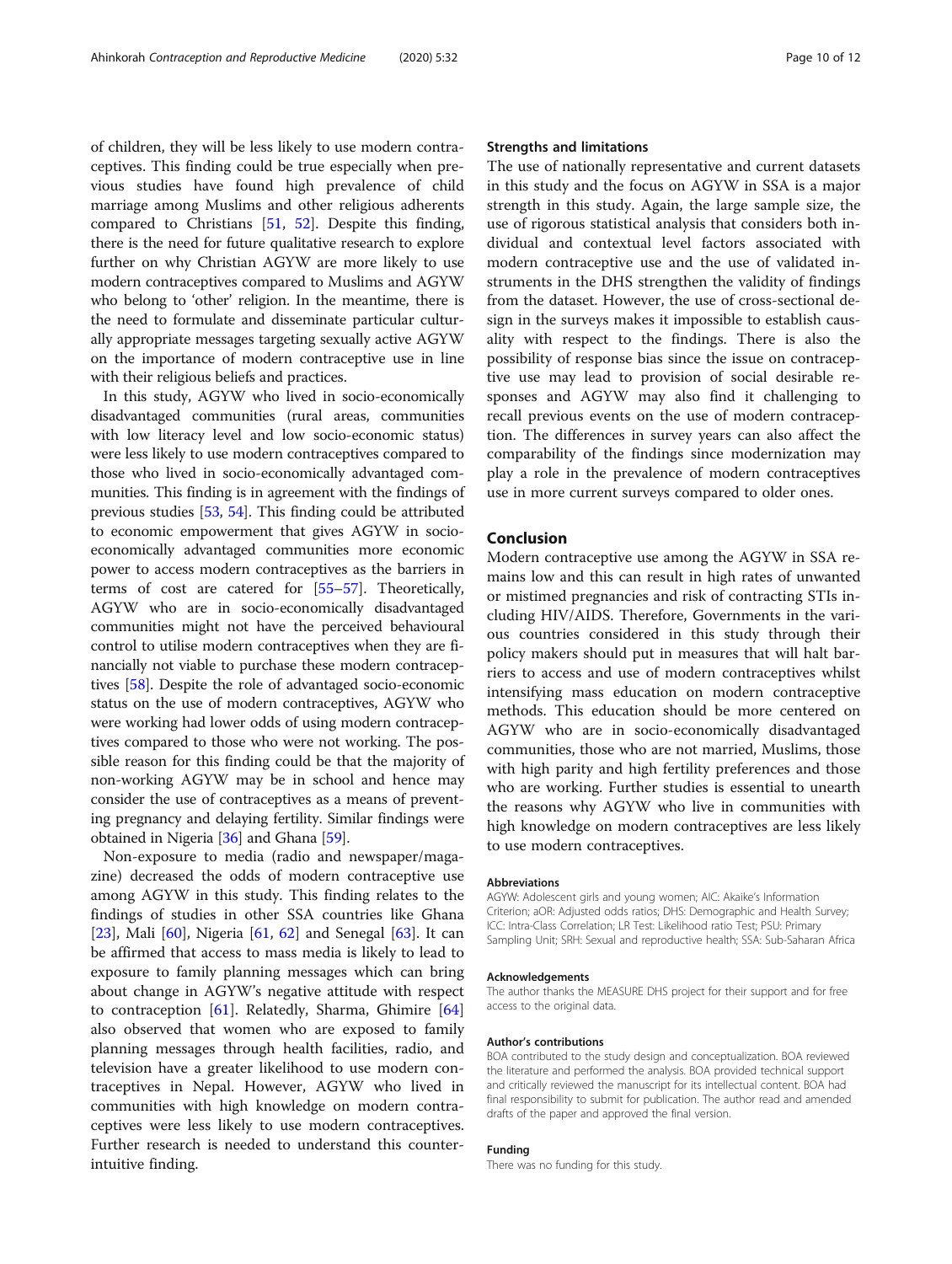#### <span id="page-10-0"></span>Availability of data and materials

Data for this study were sourced from Demographic and Health surveys (DHS) and available here: [http://dhsprogram.com/data/available-datasets.cfm.](http://dhsprogram.com/data/available-datasets.cfm)

#### Ethics approval and consent to participate

Ethics approval was not required for this study since the data is secondary and is available in the public domain. More details regarding DHS data and ethical standards are available at: [http://goo.gl/ny8T6X.](http://goo.gl/ny8T6X)

#### Consent for publication

No consent to publish was needed for this study as the author did not use any details, images or videos related to individual participants. In addition, data used are available in the public domain.

#### Competing interests

The author declares no competing interest.

# Received: 4 September 2020 Accepted: 10 November 2020

#### References

- 1. Morris JL, Rushwan H. Adolescent sexual and reproductive health: the global challenges. Int J Gynecol Obstet. 2015;131:S40–S2.
- Patton GC, Sawyer SM, Santelli JS, Ross DA, Afifi R, Allen NB, et al. Our future: a lancet commission on adolescent health and wellbeing. Lancet. 2016;387(10036):2423–78.
- 3. Adolescent pregnancy. Fact sheet No. 364 [Internet]. 2014 [cited Accessed July 4, 2020]. Available from: <http://www.who.int/mediacentre/factsheets/fs364/en/>.
- 4. Ameyaw EK, Budu E, Sambah F, Baatiema L, Appiah F, Seidu A-A, et al. Prevalence and determinants of unintended pregnancy in sub-Saharan Africa: a multicountry analysis of demographic and health surveys. PLoS One. 2019;14(8).
- 5. Geda YF. Determinants of teenage pregnancy in Ethiopia: a case–control study, 2019. Curr Med Issues. 2019;17(4):112.
- 6. Fertility among very young adolescents. [Internet]. Population Division, United Nations Department of Economic and Social Affairs. 2019.
- 7. United Nations. Sustainable development goals. New York: United Nations; 2015.
- 8. Darroch JE. Trends in contraceptive use. Contraception. 2013;87(3):259–63.
- 9. Darroch JE, Singh S. Trends in contraceptive need and use in developing countries in 2003, 2008, and 2012: an analysis of national surveys. Lancet. 2013;381(9879):1756–62.
- 10. Tsui AO, Brown W, Li Q. Contraceptive practice in sub-Saharan Africa. Popul Dev Rev. 2017;43(Suppl Suppl 1):166.
- 11. Behrman JA, Wright KQ, Grant MJ, Soler-Hampejsek E. Trends in modern contraceptive use among young adult women in sub-Saharan Africa 1990 to 2014. Stud Fam Plan. 2018;49(4):319–44.
- 12. Radovich E, Dennis ML, Wong KLM, Ali M, Lynch CA, Cleland J, et al. Who meets the contraceptive needs of young women in sub-Saharan Africa? J Adolesc Health. 2018;62(3):273–80.
- 13. Singh S, Darroch JE. Adding it up: costs and benefits of contraceptive services. New York: Guttmacher Institute and UNFPA; 2012. p. 1269–86.
- 14. Darroch JE, Sedgh G, Ball H. Contraceptive technologies: responding to women's needs. New York: Guttmacher Institute. 2011;201(1).
- 15. Ochako R, Mbondo M, Aloo S, Kaimenyi S, Thompson R, Temmerman M, et al. Barriers to modern contraceptive methods uptake among young women in Kenya: a qualitative study. BMC Public Health. 2015;15(1):118.
- 16. Durowade KA, Omokanye LO, Elegbede OE, Adetokunbo S, Olomofe CO, Ajiboye AD, et al. Barriers to contraceptive uptake among women of reproductive age in a semi-Urban Community of Ekiti state, Southwest Nigeria. Ethiop J Health Sci. 2017;27(2):121–8.
- 17. Makola L, Mlangeni L, Mabaso M, Chibi B, Sokhela Z, Silimfe Z, et al. Predictors of contraceptive use among adolescent girls and young women (AGYW) aged 15 to 24 years in South Africa: results from the 2012 national population-based household survey. BMC Womens Health. 2019;19(1):158.
- 18. Rosenthal DA, Hall C, Moore SM. AIDS, adolescents, and sexual risk taking: a test of the health belief model. Aust Psychol. 1992;27(3):166–71.
- 19. Azfredrick EC. Using Anderson's model of health service utilization to examine use of services by adolescent girls in South-Eastern Nigeria. Int J Adolesc Youth. 2016;21(4):523–9.
- 20. Casey SE, Gallagher MC, Kakesa J, Kalyanpur A, Muselemu J-B, Rafanoharana RV, et al. Contraceptive use among adolescent and young women in North

and South Kivu, Democratic Republic of the Congo: a cross-sectional population-based survey. PLoS Med. 2020;17(3):e1003086.

- 21. Mandiwa C, Namondwe B, Makwinja A, Zamawe C. Factors associated with contraceptive use among young women in Malawi: analysis of the 2015–16 Malawi demographic and health survey data. Contracept Reprod Med. 2018;3(1):1–8.
- 22. Nsanya MK, Atchison CJ, Bottomley C, Doyle AM, Kapiga SH. Modern contraceptive use among sexually active women aged 15–19 years in North-Western Tanzania: results from the adolescent 360 (A360) baseline survey. BMJ Open. 2019;9(8):e030485.
- 23. Appiah F, Seidu A-A, Ahinkorah BO, Baatiema L, Ameyaw EK. Trends and determinants of contraceptive use among female adolescents in Ghana: analysis of 2003–2014 demographic and health surveys. SSM-Population Health. 2020;10:100554.
- 24. Abiye AA, Fekede B, Jemberie AM, Molla BA, Tolla BK, Tefera BS, et al. Modern contraceptive use and associated factors among reproductive age group women in three Peri-Urban Communities in Central Ethiopia. J Drug Deliv Ther. 2019;9(6-s):93-102.
- 25. Ajayi AI, Adeniyi OV, Akpan W. Use of traditional and modern contraceptives among childbearing women: findings from a mixed methods study in two southwestern Nigerian states. BMC Public Health. 2018;18(1):604.
- 26. Debebe S, Limenih MA, Biadgo B. Modern contraceptive methods utilization and associated factors among reproductive aged women in rural Dembia District, Northwest Ethiopia: community based cross-sectional study. Int J Reprod BioMed. 2017;15(6):367.
- 27. Mutumba M, Wekesa E, Stephenson R. Community influences on modern contraceptive use among young women in low and middle-income countries: a cross-sectional multi-country analysis. BMC Public Health. 2018;18(1):430.
- 28. Fabic MS, Choi Y, Bird S. A systematic review of demographic and health surveys: data availability and utilization for research. Bull World Health Organ. 2012;90:604–12.
- 29. Corsi DJ, Neuman M, Finlay JE, Subramanian SV. Demographic and health surveys: a profile. Int J Epidemiol. 2012;41(6):1602–13.
- 30. Ahinkorah BO, Hagan JEJ, Seidu A-A, Sambah F, Adoboi F, Schack T. Female adolescents' reproductive health decisionmaking capacity and contraceptive use in subSaharan Africa: what does the future hold? PLoS One. 2020;15(7):1–20.
- 31. Namasivayam A, Lovell S, Namutamba S, Schluter PJ. Predictors of modern contraceptive use among women and men in Uganda: a population-level analysis. BMJ Open. 2020;10(2):e034675.
- 32. Yussuf MH, Elewonibi BR, Rwabilimbo MM, Mboya IB, Mahande MJ. Trends and predictors of changes in modern contraceptive use among women aged 15–49 years in Tanzania from 2004–2016: evidence from Tanzania demographic and health surveys. PLoS One. 2020;15(6):e0234980.
- 33. Aviisah PA, Dery S, Atsu BK, Yawson A, Alotaibi RM, Rezk HR, et al. Modern contraceptive use among women of reproductive age in Ghana: analysis of the 2003– 2014 Ghana demographic and health surveys. BMC Womens Health. 2018;18(1):141.
- 34. Lasong J, Zhang Y, Gebremedhin SA, Opoku S, Abaidoo CS, Mkandawire T, et al. Determinants of modern contraceptive use among married women of reproductive age: a cross-sectional study in rural Zambia. BMJ Open. 2020;10(3):e030980.
- 35. Ejembi CL, Dahiru T, Aliyu AA. DHS working papers; 2015.
- Solanke BL, Oyinlola FF, Oyeleye OJ, Ilesanmi BB. Maternal and community factors associated with unmet contraceptive need among childbearing women in Northern Nigeria. Contracept Reprod Med. 2019;4(1):11.
- 37. Von Elm E, Altman DG, Egger M, Pocock SJ, Gøtzsche PC, Vandenbroucke JP, et al. The strengthening the reporting of observational studies in epidemiology (STROBE) statement: guidelines for reporting observational studies. Int J Surg. 2014;12(12):1495–9.
- 38. Li Z, Patton G, Sabet F, Zhou Z, Subramanian SV, Lu C. Contraceptive use in adolescent girls and adult women in low-and middle-income countries. JAMA Netw Open. 2020;3(2):e1921437-e.
- 39. Rattan J, Noznesky E, Curry DW, Galavotti C, Hwang S, Rodriguez M. Rapid contraceptive uptake and changing method mix with high use of long-acting reversible contraceptives in crisis-affected populations in Chad and the Democratic Republic of the Congo. Glob Health Sci Pract. 2016;4(Supplement 2):S5–S20.
- 40. Binu W, Marama T, Gerbaba M, Sinaga M. Sexual and reproductive health services utilization and associated factors among secondary school students in Nekemte town, Ethiopia. Reprod Health. 2018;15(1):64.
- 41. Tamang L, Raynes-Greenow C, McGeechan K, Black K. Factors associated with contraceptive use among sexually active Nepalese youths in the Kathmandu Valley. Contracept Reprod Med. 2017;2(1):13.
- 42. Grindlay K, Dako-Gyeke P, Ngo TD, Eva G, Gobah L, Reiger ST, et al. Contraceptive use and unintended pregnancy among young women and men in Accra, Ghana. PLoS One. 2018;13(8):e0201663.
- 43. Ahinkorah BO, Seidu A-A, Appiah F, Baatiema L, Sambah F, Budu E, et al. What has reproductive health decision-making capacity got to do with